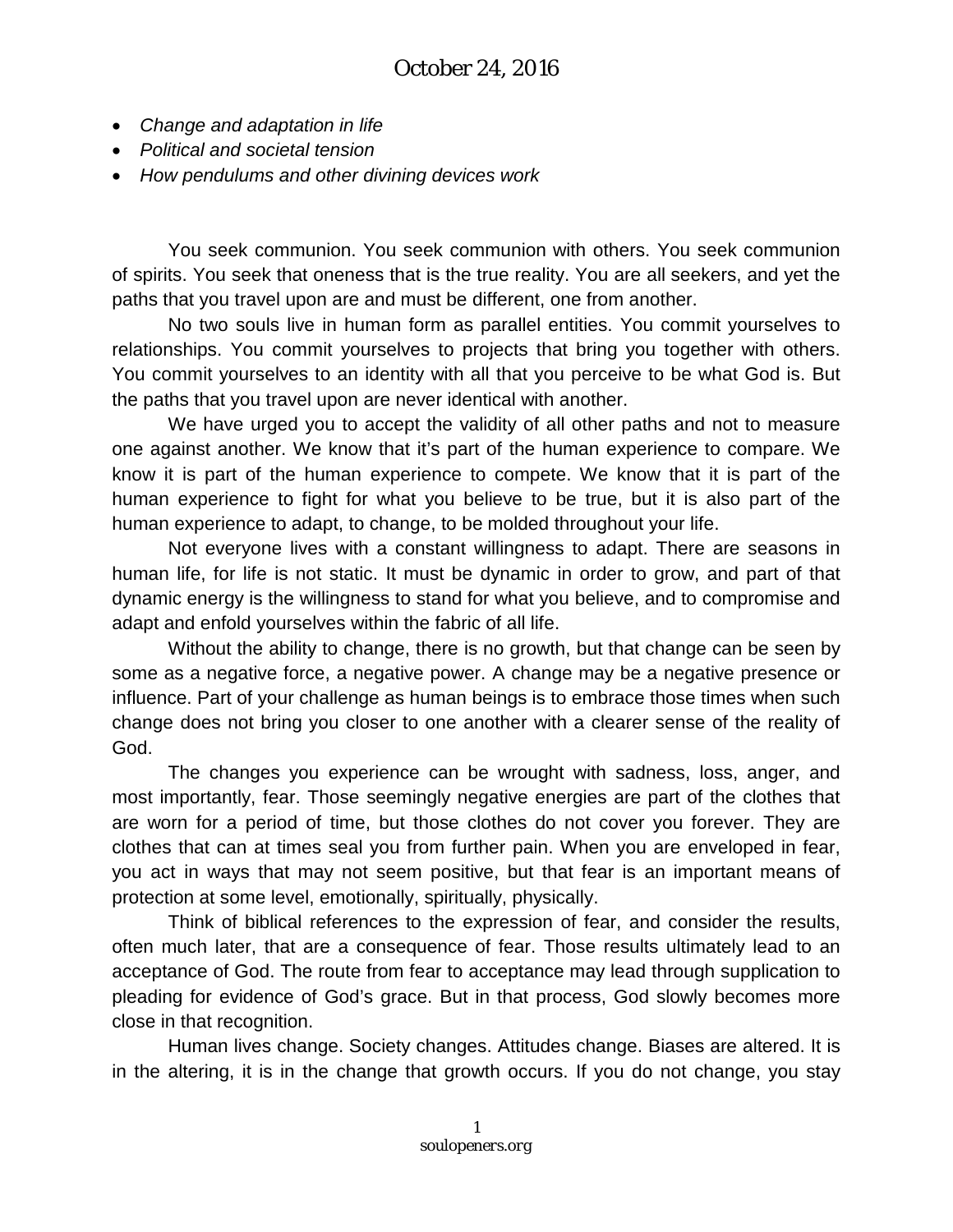where you are. If your neighbor does not change, then no motion is observed. All life experiences change.

All that is inanimate also experiences change. That change is essential. It is essential because it leads to a communion with God, a communion with others, a communion with truth as it becomes reveled. When there is no change, there is no communion.

When others you encounter become challenges of the highest order, part of your accepting of others, part of your communion with others is an acknowledgment that the other is going through change. There is also an acknowledgment that you, in your relationships to others, must go through changes. All is dynamic; nothing is static.

Love exists, but love exists only when love grows, for that is the natural order of love. Two individuals can love one another and yet find themselves in disagreement. It is the working through the disagreements that provides the potential for the relationship to become deeper. The communion between both can become more profound, more meaningful.

Societies fight, and then societies find grounds for reconciliation. They fight not because they are evil, but they fight because their perception of where they belong on their path leads them to believe that their current direction is the only direction. Because change is essential, those directions will be altered.

It is always our intent to deepen the communion between our life-form and yours. Sometimes you are receptive; at other times you feel more distance. If you are always receptive, you may lose the perspective of why that acceptance is so important. Sometimes it is by not accepting that you become more sensitized to the value that is gained through the communion. Each of you finds struggle—struggle with others, struggle with thoughts, fears, and anger. Struggle is a part of human life. But in the stress of the struggle, you can see God's presence, and without that struggle, the presence is not so intently sought after.

You have concerns about the nature of political structure—the character of political structure, the tension of political structure, the frustration and anger of political structure. But in your observing and in your feeling through the processes that you are engaged in, the political concerns can lift you to a higher understanding of what it means to accept all others.

Sometimes it is the horrors of war that are the most effective teachers in recognizing the folly of war. You can speak of international dissent. You can speak of war in the abstract and say you wish it didn't exist, but when you are more intimately aware of the suffering and denial of human values, then the foolishness and tragedy of war becomes more apparent.

That is a dramatic example, but it can be applied to individual relationships as well. When relationships falter, you come to understand the value of relationships. You do not always appreciate something in life until it is no longer present. You tend not to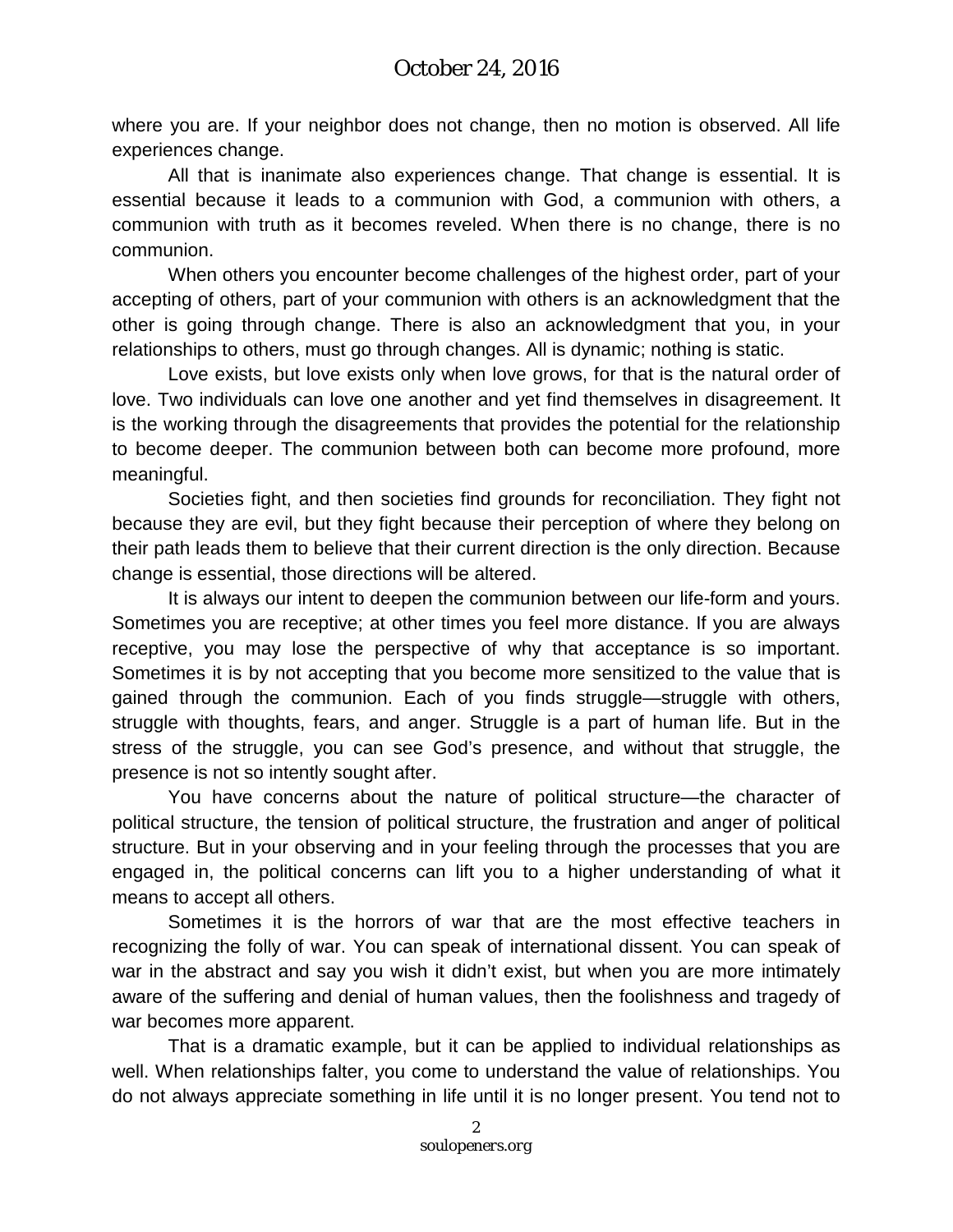appreciate certain individuals, and when they cease to be present in their lives for they have joined us, you surround them with eulogies that extol their value to your own personal paths. Experiencing loss enough times strengthens your commitment to the value of all human beings regardless of behaviors, regardless of words, regardless of actions, regardless of contrasting beliefs. Life is sacred, and it is through a denial of the presence of others that you become more committed to that sacredness.

There are some whom you know who have passed on to our life-form, our energy, our sea of love. You ask about someone who recently passed over, a strong spirit. That spirit flourishes, and others are warmed by that light. All is peaceful, all is good as he joins in our presence.

You wonder about the use of a device such as a pendulum to help in making decisions, wondering whether there is validity, whether it is something that one follows, whether it indeed shows the way, whether you have an influence on the motion of the pendulum. We speak at this time about communion. We speak at this time about the relationships of human energy, and human energy with nonhuman energy. The truth that you seek is that the pendulum resonates with you. It does not instruct you. But to resonate, energies must be in motion. Your eardrum resonates to pressure waves of sound. Without the eardrum, the pressure waves have no meaning. There must be a communion between the physical components of the eardrum and the moving waveforms. One interacts with the other. One is not simply present and the other nonexistent.

And so it is when one uses devices such as pendulums to gather greater understanding of what is appropriate and what is not appropriate. The pendulum responds to what is within you, and you respond to the energy that is within the pendulum. That mutual response can be characterized in binary terms of yes and no, right or wrong, and that is thoroughly appropriate, but it is understood that it is not you who are passive and the pendulum that is active. They resonate with one another, and they both resonate with the energy that is the energy of creation. It is the energy of God.

Some individuals gain a material recognition of soul through the use of pendulum or pointing devices. It's a way of seeing evidence in a concrete fashion of a truth that cannot be measured by any of the human senses. There are many who come to an understanding of our reality through such devices. They are not gimmicks any more than a pendulum is a kind of gimmick. There is a resonance, there is a communion, there is a relationship that is being experienced, and when that relationship leads to a decision to wait or to not act, that is the proper decision for that moment.

But such decisions that you make in human life are not decisions that are resistant to change, because as we have said, without change, there is no growth. What seems wrong or inappropriate today, may become appropriate tomorrow. What is essential is to be open to the possibility for change, being always willing to understand the communion between yourselves and others, between yourselves and inanimate objects, between yourselves and nature, changing of relationships between yourselves